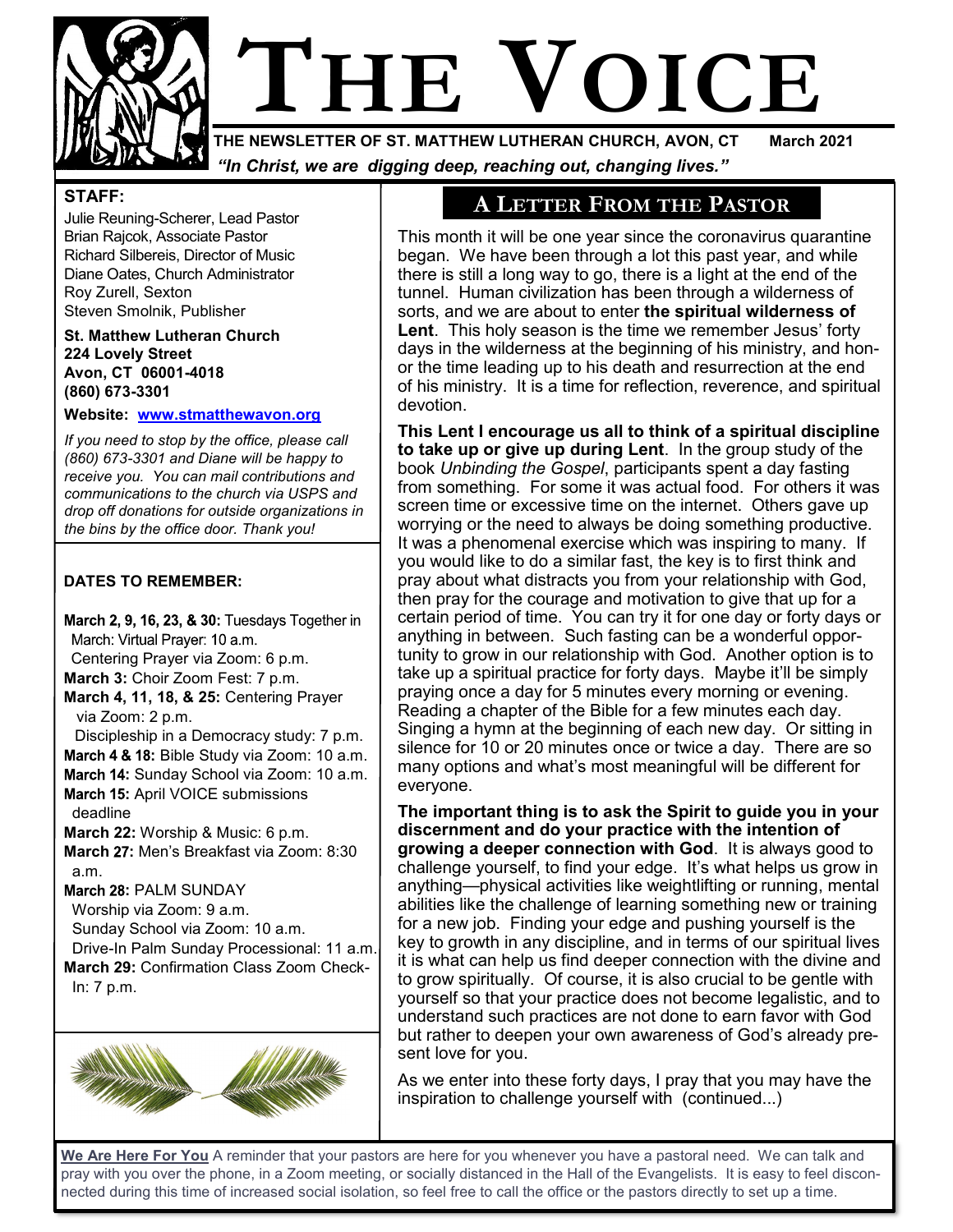(...continued) something new. Invite the Spirit to enter in and help you grow in whatever way God is calling you.

Blessings on your Lenten journey.

**-** Pastor Brian

# **SUNDAY SCHOOL**



Sunday School will meet the second and fourth Sundays of the month at 10:00 a.m. That is, March 14th and 28th. We will continue to cover themes in the Apostle's Creed and sing songs led by Dick. Newcomers are always welcome!

Sunday School will not be leading worship in March. This is because Confirmation is leading worship every Sunday during Lent. But Sunday School will be back on for leading on the third Sunday of April and May.



**YOUTH GROUP!** Mark your calendars for the North Carolina mission trip the week of July 31—August 7. We are still planning on it, praying and hoping the pandemic will be behind us at that point! Also, we are looking for youth Zoom Masters, Web Masters and Videographers. Contact the pastors for more information.



# **CENTERING PRAYER**

Centering Prayer group will meet every Tuesday at 6:00 p.m. and every Thursday at 2:00 p.m. this month. We are reading Thomas Keating's *Open Mind, Open Heart* and will cover Chapters 12 & the appendices this month. Our meetings will continue to be on Zoom. Newcomers are always welcome! Contact Pastor Brian if you'd like to join.

# **TUESDAYS TOGETHER**

Tuesdays Together continues to meet every Tuesday morning 10:00-10:30 a.m. on Zoom. We are currently reading Bishop Hazelwood's book *Everyday Spirituality*. Contact the office or Pastor Brian if you would like a copy. And even if you aren't reading the book, you are always welcome to join us any Tuesday!



# **MEN'S GROUP**

Men's group will meet on Zoom Saturday, March 27th at 8:30 a.m. During the year 2021 we will be reading Richard Rohr's *On the Threshold of Transformation: Daily Meditations for Men*. Copies of this daily mediation book are available for free to anyone who would like one; just come to church and pick up a copy. This book will be the

basis of our discussions this year.

**BIBLE STUDY** Bible Study meets every first and third Thursday at 10:00 a.m. on Zoom. This month that will be March 4th and 18th. A link will appear in St. Matthew's weekly Constant Contact for all who wish to attend. Newcomers always welcome!

**REOPENING TASK FORCE UPDATE** On February 7th, the Reopening Task Force held a "Community Conversation" via Zoom with the members of St. Matthew. Parishioners were free to ask questions about Covid-19 and the reopening plan. Approximately 34 members were present, and questions included:

- What to expect when we reopen (i.e., at least 9 feet apart, masks, no singing, etc.)
- What is the red zone?
- Would it help to know who is vaccinated?

Although there continues to be definite interest in returning to the sanctuary, it was understood that the safety of the congregation needs to come first. A summary of these issues was also discussed with Church Council on February 9th.

The Reopening Task Force continues to monitor, on a weekly basis, COVID-19 epidemiologic data in Connecticut, with focus on the Farmington Valley (Avon, Canton, Farmington, and Simsbury). (continued…)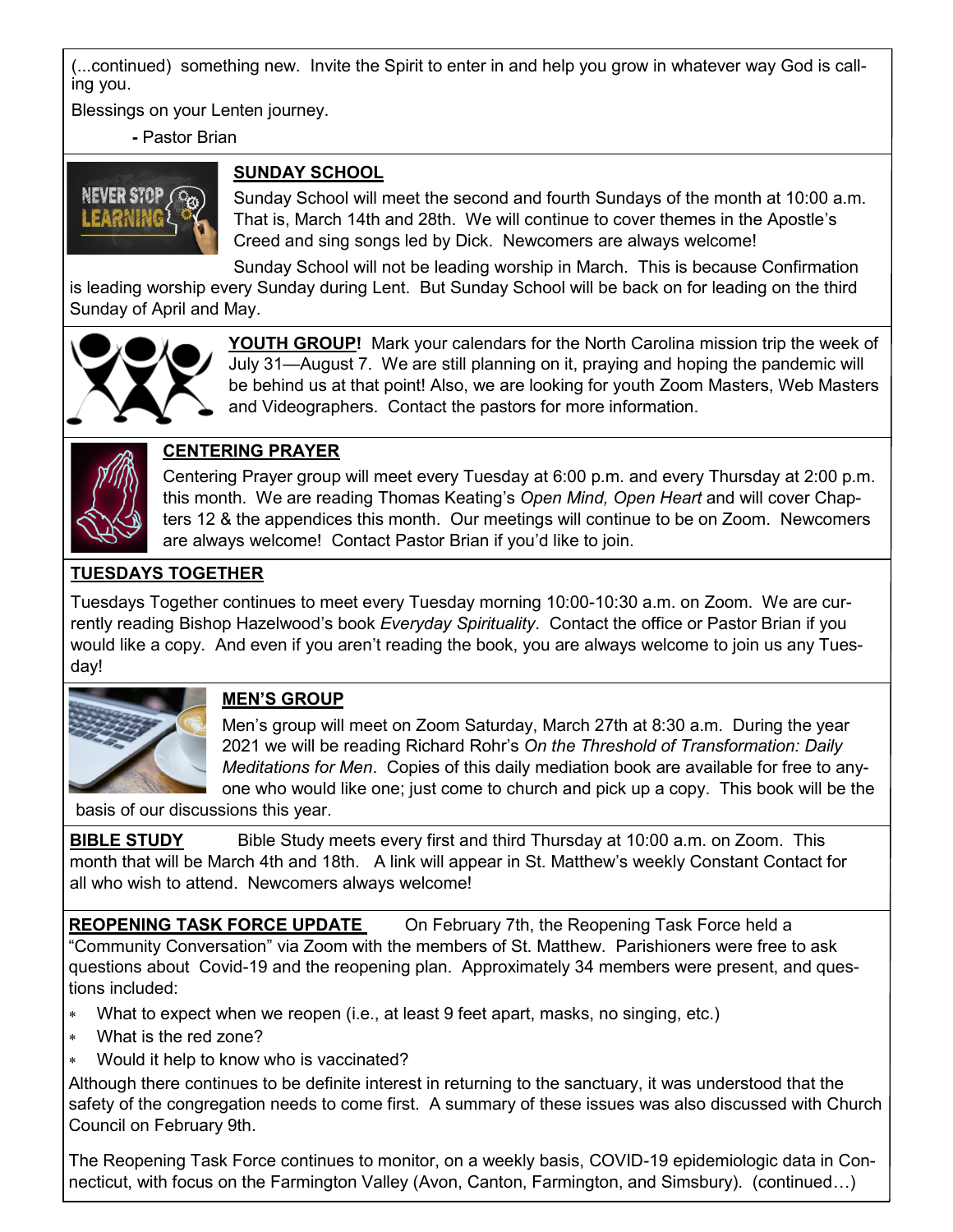**REOPENING TASK FORCE UPDATE (...continued)** The primary criterion to remain closed is when any of our four towns are in the "red zone", along with changes in the positivity rates in the state from week to week.

However, the Covid-19 vaccine is becoming more readily available and more people in the state are being vaccinated. Because of this very encouraging news, coupled with warmer weather around the corner, the Task Force is hopeful that the sanctuary could be open for worship in the not-too-distant future.

In the meantime, although the church office is closed to the public at this time, parishioners are more than welcome to call the office and make an appointment to visit. Additionally, individual appointments can be made to reserve a place for personal prayer in the sanctuary on Holy Saturday, or on a different day if this date doesn't work for you. Please contact the office for further information on how to reserve seating.

As always, feel free to contact the Pastors or members of the Task Force with any questions or concerns.

**LENTEN OPPORTUNITIES:** Join others for daily prayer by picking up a copy of *Christ In Our Home* outside the church office, or subscribing to Pastor Brian's and Pastor Julie's devotional picks:

• [Pray As You Go](https://pray-as-you-go.org/ie.php) • [Father Richard Rohr's Center for](https://cac.org/) • [Luther Seminary's God Pause](https://www.luthersem.edu/godpause/)

**GOOD THINGS:** The month of February saw many good things happening at St. Matthew!

- The Confirmation Class hosted worship in Bushnell Park at Church By the Pond, a ministry of Christ Cathedral. The class made lunches and personal care kits to hand out.
- The Reopening Task Force hosted a Community Conversation with 34 people in attendance. People asked questions about what worship would be like when we worship again in person and what the metrics are for reopening in-person indoor worship, and shared both the wish to be back together, and their gratitude for the work of the Task Force.
- The new Communications and Marketing Committee is working on a new logo for St Matthew, as a first step in re-branding. This work will focus us on our mission tag line: In Christ, we are Digging Deep, Reaching Out, and Changing Lives.
- Pastor Julie and Confirmation students Zoe and Reese were featured on Camp Calumet's Wednesday night evening prayer service. Check out this iconic New England Lutheran ministry on Facebook Live at 7:30 on Wednesday evenings, or afterward at your leisure.
- The Sunday School studied the betrayal and death of Jesus as stated in the Apostle's Creed via Zoom. Dick Silbereis led the class through a consideration of Jesus' final night with his disciples, using a model of the Upper Room where Jesus shared the Last Supper.
- The Ash Wednesday imposition of ashes in the parking lot welcomed 44 people, 13 of whom were visitors to St Matthew. We also shared worship on Zoom to begin the holy season of Lent. Thank you to our Confirmation class, who were our Confirmation parking lot attendants, and who serve as assisting ministers and lectors during the Lenten season!
- Eight participants finished a small group study on faith sharing and prayer entitled, "Unbinding the Gospel." It was so good, we might do it again! If you are interested in learning more about this small group ministry, let one of the pastors know.
- Pastor Brian kicked off the Lenten study, *Discipleship in a Democracy*, on Thursday evenings at 7, February 25-March 25.
- The Property Committee continued to upgrade the lighting in our sanctuary to be more energy efficient. Thank you, Ben and the Committee!
- Thanks to Doreen and Margaret who volunteer each Friday at Grace Lutheran's grab and go meal, and to all who have donated to Gifts of Love's food drive, and to Dave E. for delivering. Your generosity makes a difference!
- St. Matthew's budget is in the black this month, thanks to some pre-paid pledges, and expenses that are slightly under budget. Thank you for your faithful giving!

#### **God is good, all the time!**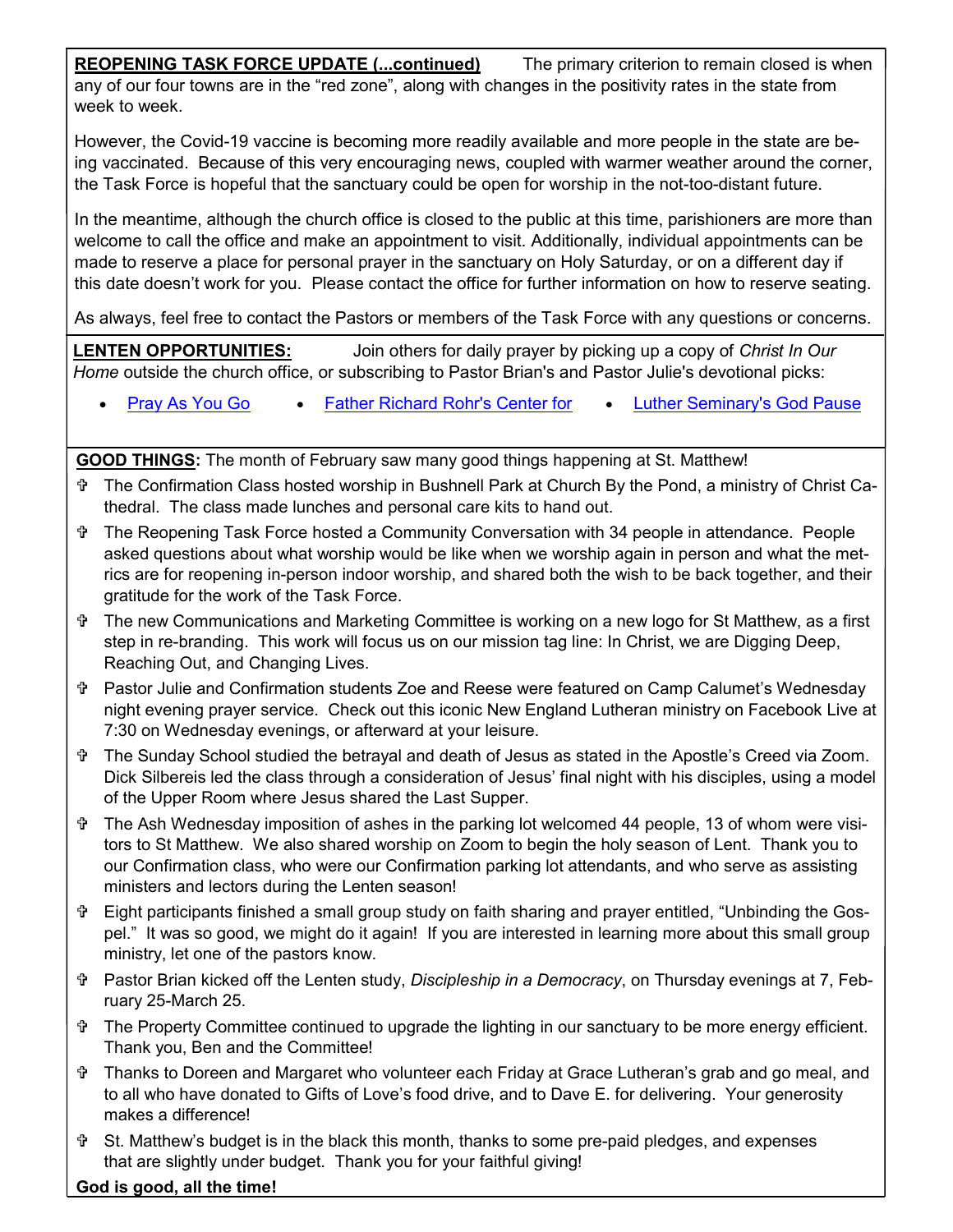### **FEBRUARY 2021 CHURCH COUNCIL HIGHLIGHTS**

- The Council elected new officers for 2021: Jason Lindquist, president; Fred Fenn, vice president; Lanelle Gallo, secretary; Dawne Ware, treasurer; and Debbie Steinberg, assistant treasurer. We are grateful for their leadership.
- The council has a vacant seat, as Clint Harriman has resigned from the council. The council will appoint a new council member at its next meeting per the St Matthew Constitution. Thank you, Clint, for your faithful service to St Matthew.
- The Reopening Task Force gave an update, noting the current positivity rate is too high for inperson indoor worship, but feeling cautiously optimistic about the future with immunizations and warmer weather on the way. Pastor Julie shared a strategic plan to focus the work of the council in 2021, entitled, "Telling the Story."
- The council voted to authorize the treasurer to apply to People's United Bank for a second wave Payroll Protection Program loan.

#### THRIVENT<sup>®</sup> **REMINDER: THRIVENT FINANCIAL MEMBERS**

Thrivent Financial members can direct 2020 *Choice Dollars* through **March 31, 2021**. *Choice Dollars* can be directed to St. Matthew.

Visit [www.Thrivent.com/thriventchoice](http://www.Thrivent.com/thriventchoice) or call 1-800-847-4836 and when prompted, say "Thrivent Choice". At the second prompt, say "Choice Dollars". A representative will then work with you to direct your *Choice Dollars.*

#### **FINANCIAL HIGHLIGHTS January 2021**

Operating Income:

- $\Rightarrow$  Offering income was \$43K higher than budget due primarily to prepayments of pledges.
- $\Rightarrow$  Facility use was slightly higher than the straightlined budget due to timing.
- $\Rightarrow$  Total Operating Income was \$43K higher than budget due to the items noted above.

Operating Expenses:

 $\Rightarrow$  Total Operating Expenses were \$3.9K lower than budget, with most categories being below budget. - Property was \$1K lower than budget due primarily to snow plowing being lower than budgeted due to timing. We paid for the HVAC project in January - it was budgeted in Capital projects, but came in on budget.

Net Operating Fund Activity:

 $\Rightarrow$  Net Operating Activity was positive \$40.8K for the month vs. the budget of negative \$6K due to higher income and lower expenses than budget as noted above.

Cash and Restricted Cash:

- $\Rightarrow$  We made a principal payment of \$2,700 for the Endowment Loan from capital campaign donations received in December.
- $\Rightarrow$  We received \$1,495 in Hunger donations that were passed on to the NE Synod.

Loans:

- $\Rightarrow$  The balance of the loan from Endowment is \$13,954.60 at January 31st.
- $\Rightarrow$  We are working with People's to submit our application for PPP loan forgiveness and expect the full amount of the loan to be forgiven.

*ST. MATTHEW MISSION STATEMENT: St. Matthew Lutheran Church is a worshipping community called to proclaim God's love*  for all and to grow spiritually together. Challenged by Jesus' example, we strive to connect people of all ages, abilities, and needs, *and to nurture them to be disciples of Christ. Guided by the Holy Spirit, we reach out to the wider community and welcome our neighbors to a life of worship, preaching, teaching, Christian care, service, and spiritual growth.*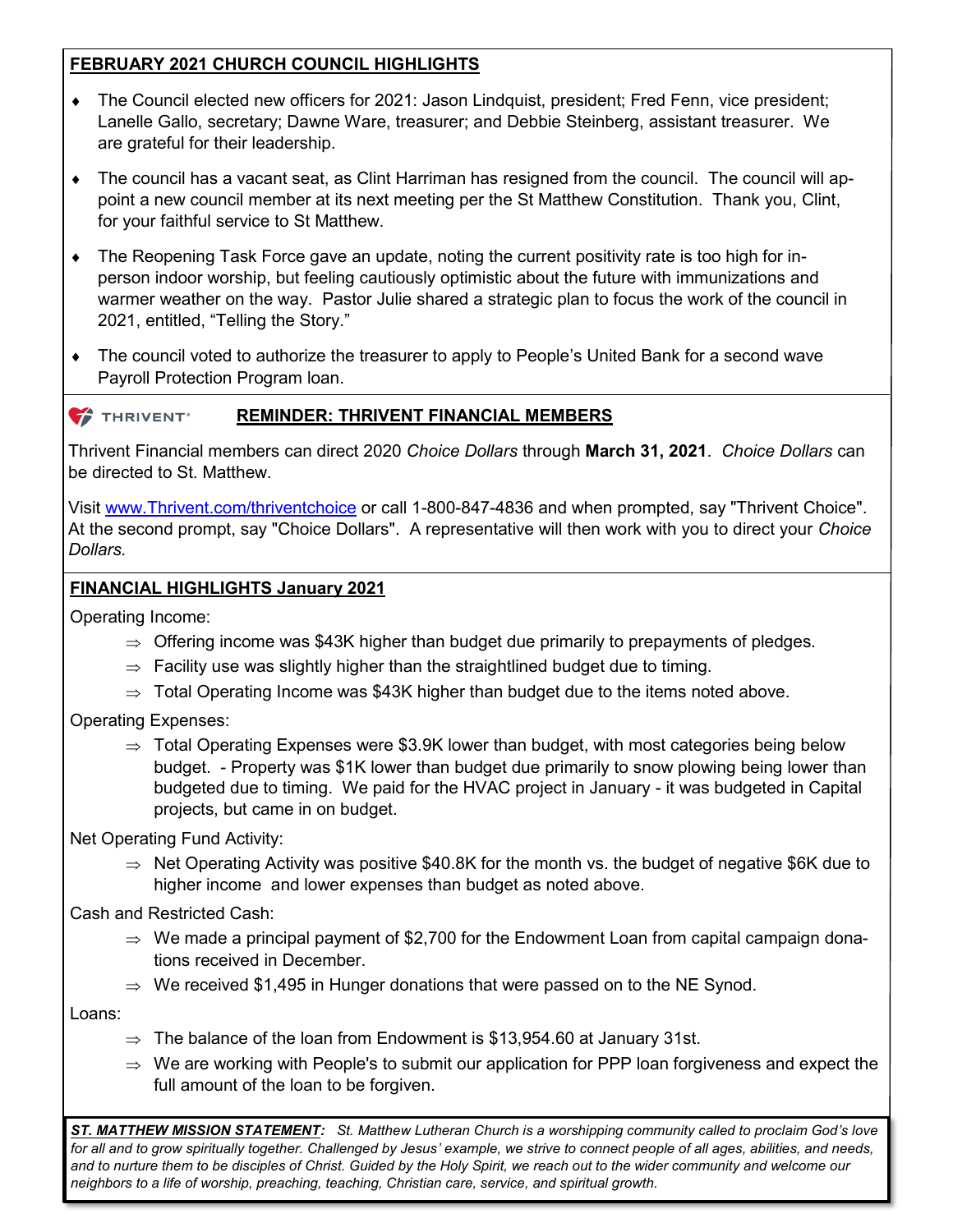#### **LENTEN STUDY OPPORTUNITY: DISCIPLESHIP IN A DEMOCRACY**

Pastor Brian and Pastor Julie invite you to a study on the ELCA's social message entitled "Government and Civic Engagement in the United States: Discipleship in a Democracy," Thursday evenings in Lent, starting February 25 at 7 p.m. Zoom login information will be shared in weekly Constant Contact emails.

*"Pastor, I was really upset by Sunday's sermon. You're meddling in politics, which you have no business doing. I also hear that you participated in those recent protests. Don't you understand the separation of church and state?"*

*"Some of us are frustrated that our church won't take a stand. Aren't we named for a protester, Martin Luther? Don't we point with reverence to martyrs like Dietrich Bonhoeffer, who took a very political stance?"*

*"As a young person, I am deeply concerned about social justice, and I find little to no support for my convictions in my church."*

*"I don't want my church to tell me how to vote, but I would welcome some guidance on how to prayerfully cast my ballot."*

Each of these wide-ranging views represents the stance of some members in a typical ELCA congregation. It's little wonder, then, that much of the conflict we experience in the church today is generated by differing views about the proper relationship between church and state, faith and politics.

Prompted by increasing polarization over the appropriate role of government and by the conflict such divisions are causing in congregations, the ELCA has developed a social message on the role of government, the nature of civic engagement, and the relationship of church and state.'

The social message offers guidance on considering scripture, Lutheran theology and tradition, in connection with public life, and an opportunity to hear from one another in a spirit of dialogue.

Session topics include:

- $\Diamond$  SESSION 1: HOW SHOULD LUTHERANS BE INVOLVED IN POLITICS? AN OVERVIEW
- $\Diamond$  SESSION 2: WHAT IS THE PROBLEM TODAY AND WHAT HAVE LUTHERANS TAUGHT ABOUT GOVERNMENT?
- SESSION 3: GOD'S TWO WAYS OF GOVERNING
- $\Diamond$  SESSION 4: GOVERNMENT ROLES AND FUNCTIONS: IS THE NEIGHBOR BEING SERVED?
- **SESSION 5: CALLED TO CIVIC ENGAGEMENT**

You can find the Living Lutheran article for session one here [https://www.livinglutheran.org/2020/10/](https://www.livinglutheran.org/2020/10/discipleship-in-a-democracy/) discipleship-in-a-[democracy/](https://www.livinglutheran.org/2020/10/discipleship-in-a-democracy/) and the social statement here [https://download.elca.org/ELCA%](https://download.elca.org/ELCA%20Resource%20Repository/Government_and_Civic_Engagement_Social_Message.pdf?_ga=2.170302822.795868743.1611086926-56195097.1597846357) 20Resource%20Repository/Government and Civic Engagement Social Message.pdf? [\\_ga=2.170302822.795868743.1611086926](https://download.elca.org/ELCA%20Resource%20Repository/Government_and_Civic_Engagement_Social_Message.pdf?_ga=2.170302822.795868743.1611086926-56195097.1597846357)-56195097.1597846357 .

We hope to see you there!

*ST. MATTHEW MISSION STATEMENT: St. Matthew Lutheran Church is a worshipping community called to proclaim God's love*  for all and to grow spiritually together. Challenged by Jesus' example, we strive to connect people of all ages, abilities, and needs, *and to nurture them to be disciples of Christ. Guided by the Holy Spirit, we reach out to the wider community and welcome our neighbors to a life of worship, preaching, teaching, Christian care, service, and spiritual growth.*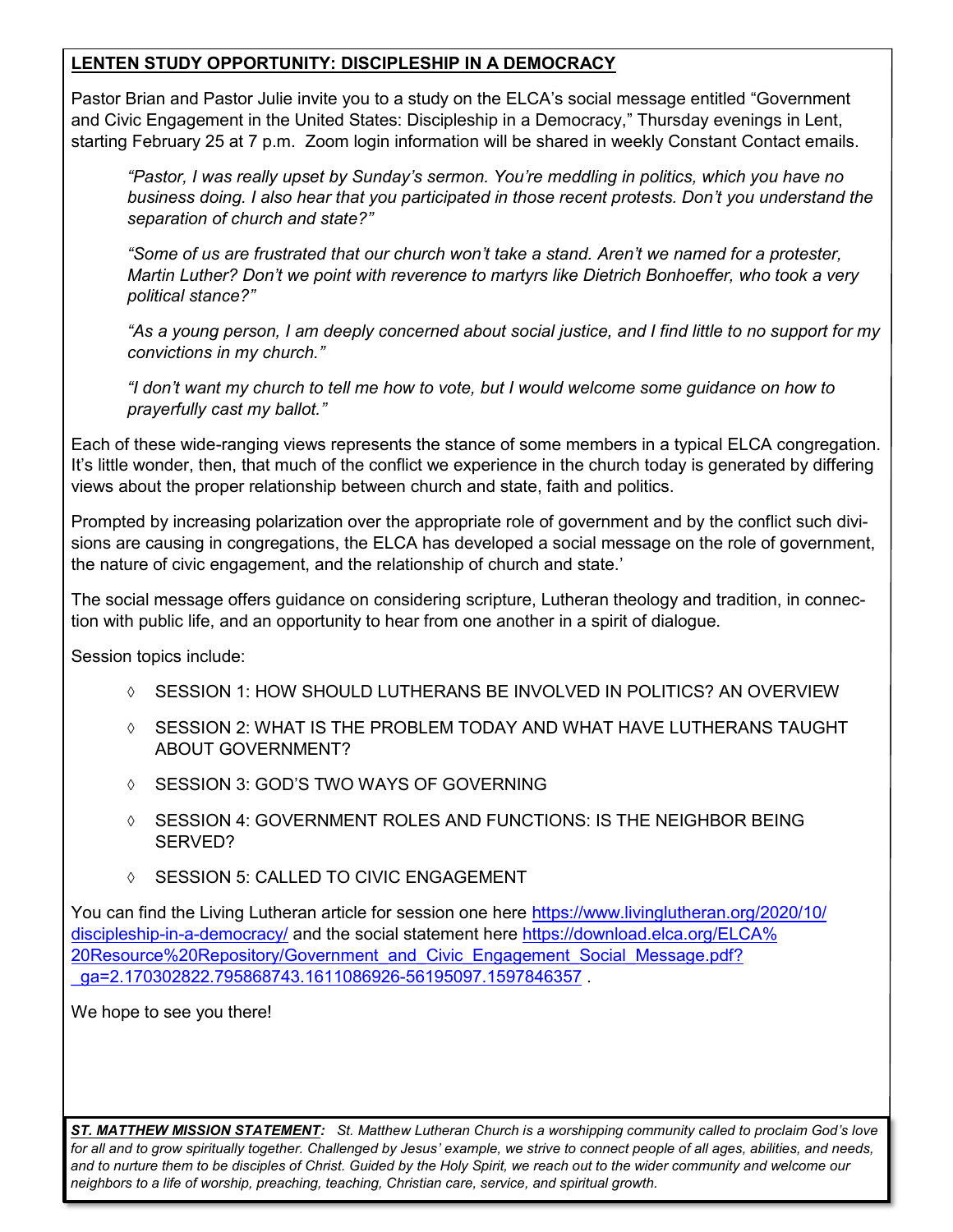#### **LENTEN OPPORTUNITIES:**

This year **midweek Lenten worship will be a series of short video devotions** created by Pastors Brian and Julie based on the Philippians Christ hymn. We will share the following themes:

- Week 1, February 24 Christ emptied and humbled himself Pastor Julie
- Week 2, March 3 Christ became obedient Pastor Brian
- Week 3, March 10 At the name of Jesus all knees shall bow Pastor Julie
- Week 4, March 17 Every tongue confesses Jesus Pastor Brian
- Week 5, March 24 Let the same mind be in you Seminarian Kurt

The devotions will be posted on the church's Facebook page and homepage of the website, as well as sent in a midweek Constant Contact email. Our worship on Sunday mornings will focus on our new life in Christ in baptism and feature the leadership of our confirmation students

#### **GIFTS OF LOVE COLLECTION**

So that we may remain mindful of other people's needs during this Lenten season, we will be collecting items for Gifts of Love. Below is a list of the items needed most urgently. Please place your donations in the gray containers behind the white bench in front of the church. Thank you!

- Peanut butter
- Jelly (plastic containers)
- Boxed cereals
- Rice
- Tuna fish
- Juice boxes
- Individually wrapped snacks
- Chicken noodle soup
- Toiletries (i.e. toothpaste, toothbrushes, laundry detergent, shampoo)

*Gifts of Love primarily serves individuals and families facing a financial crisis due to reduced work hours, illness, divorce, death of a spouse/mate, exiting an abusive relationship, or a significant unexpected increase in expenses. By helping clients meet their most basic needs through food – including fresh produce from their Farm in Simsbury, clothing, housewares, linens, furniture, and financial planning and selfsufficiency consultation, Gifts of Love and the Farm enable them to divert their income to necessities such as rent/mortgage, heat, debt reduction, medications/medical bills, and the like and regain their financial independence. Learn more [here.](https://giftsoflovect.org/)*

#### WANTED: VOTING MEMBERS FOR SYNOD ASSEMBLY

St. Matthew can send a male voting member, a female voting member, and a person under 30, along with the pastors, to the New England Synod Assembly, Saturday, June 12. The featured speaker is the Rev. Dr. R. Guy Erwin, president of the United Lutheran Seminary and Ministerium of Pennsylvania Chair and Professor of Reformation Studies. Prior to this appointment, he was fourth bishop of the Southwest California Synod, and many years before that, he was Pastor Julie's seminary professor teaching Luther! Some at St. Matthew will remember his online presentation on Reformation theology and the sacraments which we studied this past summer.

Synod Assembly is virtual this year, so voting members will need access to a smart device to attend. The Council will appoint our voting members in April, so please let one of the pastors know if you are interested in attending. St. Matthew picks up the registration fee, and visitors this year are free. It's a great way to learn more about the ministry of Lutherans around New England! We hope you consider attending as a voting member or a visitor. See **<https://www.nelutherans.org/assembly>** for more information.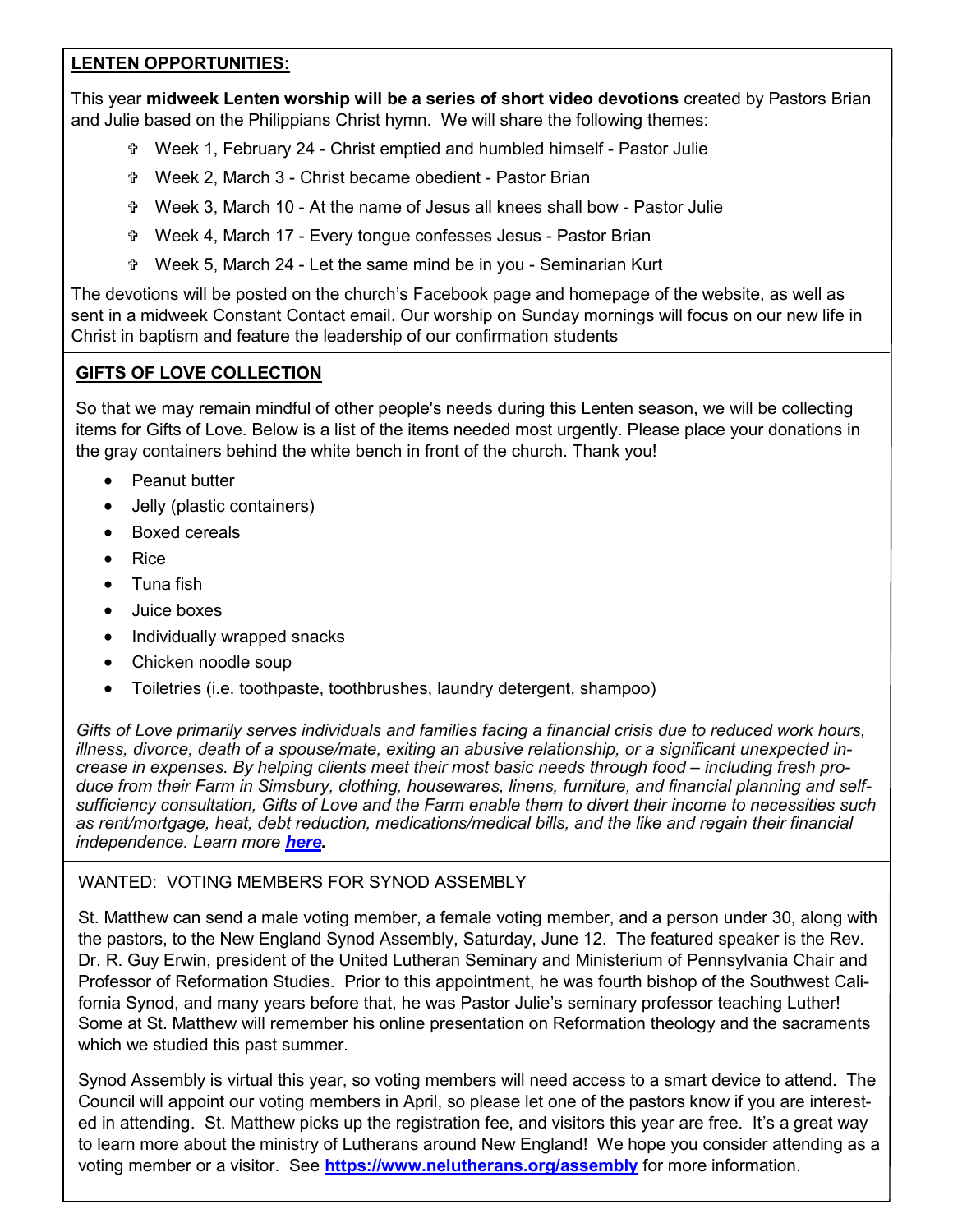

### **CELEBRATING HOLY WEEK AND EASTER: Walking with Christ from Death into Life**

During Holy Week, we will offer a variety of worship formats including Zoom, on-demand, and drive-in worship in the parking lot. If health conditions permit, we will add in-person worship in the sanctuary.

| March 28                             | <b>PALM SUNDAY</b>     |                                                                                                                                                                                                                                                                         |  |  |  |  |  |  |
|--------------------------------------|------------------------|-------------------------------------------------------------------------------------------------------------------------------------------------------------------------------------------------------------------------------------------------------------------------|--|--|--|--|--|--|
| 9:00 a.m. via Zoom                   |                        | A Commemoration of Christ's Entry into Jerusalem                                                                                                                                                                                                                        |  |  |  |  |  |  |
| 10:30 a.m. In-Person                 |                        | <b>Palm Sunday Processional</b><br>Worshippers park their cars and gather in front of the church. A short liturgy<br>in the parking lot, followed by a procession on foot with palms and singing.<br>Those who wish may participate from their cars.                    |  |  |  |  |  |  |
| <b>April 1</b>                       | <b>MAUNDY THURSDAY</b> |                                                                                                                                                                                                                                                                         |  |  |  |  |  |  |
| 5:30 p.m. In-Person                  |                        | A Drive-In Service of Holy Communion<br>Worshippers park facing the church and stay in their cars for a short service.<br>Those who prefer to worship outside their vehicles may bring lawn chairs to<br>set up by their bumper.                                        |  |  |  |  |  |  |
| 7:00 p.m. via Zoom                   |                        | A Solemn Celebration of the Lord's Last Supper<br>A Service of Holy Communion via Zoom.                                                                                                                                                                                 |  |  |  |  |  |  |
| <b>April 2</b><br><b>GOOD FRIDAY</b> |                        |                                                                                                                                                                                                                                                                         |  |  |  |  |  |  |
| 7:00 p.m. via Zoom                   |                        | The Liturgy of the Lord's Passion<br>Via Zoom the community will gather in heart and mind around the cross of<br>Jesus. Features St. John's story of Jesus's Death, Prayer, and Hymns of the<br>Season.                                                                 |  |  |  |  |  |  |
| <b>HOLY SATURDAY</b><br>April 3      |                        |                                                                                                                                                                                                                                                                         |  |  |  |  |  |  |
| 10:00 a.m.                           |                        | <b>Easter Egg Hunt</b><br>A celebration for the children of St Matthew and friends hosted by St.<br>Matthew's Confirmation Class.                                                                                                                                       |  |  |  |  |  |  |
| 11:00 a.m. - 1:00 p.m.               |                        | <b>Private Prayer in the Sanctuary</b>                                                                                                                                                                                                                                  |  |  |  |  |  |  |
| April 4                              | <b>EASTER SUNDAY</b>   |                                                                                                                                                                                                                                                                         |  |  |  |  |  |  |
| 9:00 a.m. via Zoom                   |                        | A Celebration of the Resurrection of Christ with Holy Communion                                                                                                                                                                                                         |  |  |  |  |  |  |
| 10:30 a.m. In-Person                 |                        | A Drive-In Worship Service with Holy Communion<br>Worshippers park facing the church and stay in their cars for a short service.<br>Worship outside from lawn chairs placed by bumper. Worship will move to<br>the backyard of the church if weather conditions permit. |  |  |  |  |  |  |
| <b>On Demand</b>                     |                        | <b>Children's Sermon</b><br>Pre-recorded and available at our website Easter morning.                                                                                                                                                                                   |  |  |  |  |  |  |
|                                      |                        | + + + May we have the mind of Christ who humbled himself, accepting death on a cross                                                                                                                                                                                    |  |  |  |  |  |  |

*ST. MATTHEW MISSION STATEMENT: St. Matthew Lutheran Church is a worshipping community called to proclaim God's love*  for all and to grow spiritually together. Challenged by Jesus' example, we strive to connect people of all ages, abilities, and needs, *and to nurture them to be disciples of Christ. Guided by the Holy Spirit, we reach out to the wider community and welcome our neighbors to a life of worship, preaching, teaching, Christian care, service, and spiritual growth.*